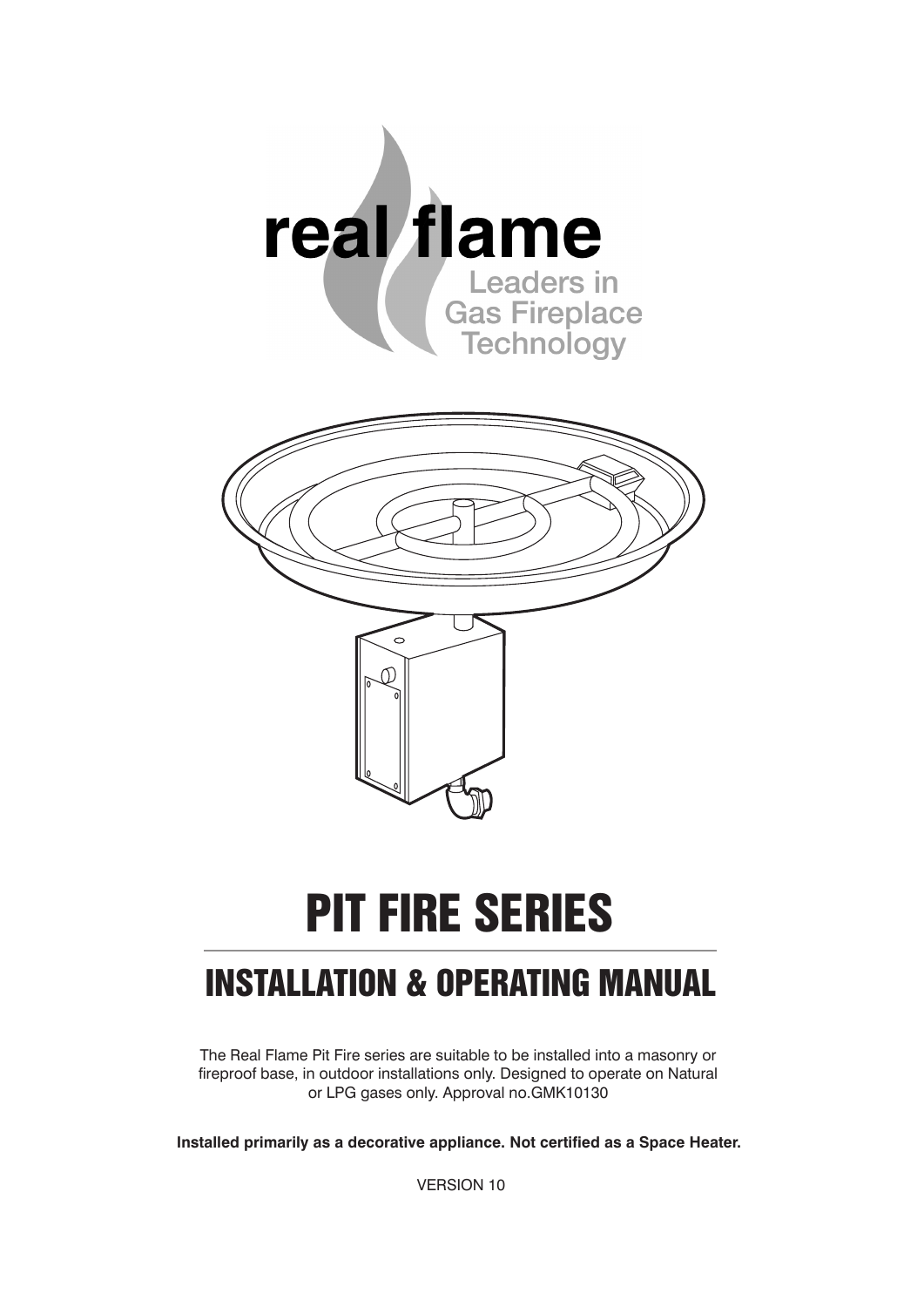

# **WARRANTY INFORMATION**

The benefits provided to you under the following warranty are in addition to any other rights and remedies available to you under the law.

#### **1. Warranty**

If:

- (a) during the first 12 months from the date of purchase (Burner Warranty Period) there is a defect in the Real Flame gas burner; or
- (b) during the first 12 months from the date of purchase (Parts Warranty Period) there is a defect in the gas valves or other parts of the Real Flame Pit Fire, due to improper workmanship or material, Real Flame will replace or repair the Real Flame Gas Burner without charge. Any replacement product is warranted only for the time remaining on the original Burner Warranty Period or the Parts Warranty Period as relevant.

#### **2. Registration**

You must register to receive the benefit of this warranty by completing the warranty registration on our website (www.realflame.com.au) or completing and mailing the attached registration card within 30 days of purchase of your Real Flame Gas Burner (or, if the Real Flame Gas Burner is fitted to a new home, within 30 days of the date of settlement of purchase of such new home).

#### **3. Exclusions**

Real Flame is not obliged to replace or repair the Real Flame Gas Burner under clause 1 if:

(a) it has been improperly stored, installed, connected, used, operated or repaired, or damaged, abused, tampered with, altered (without our written approval), or not maintained in strict accordance with our installation and operating instructions; or

#### **4. Limit of Liability**

The warranty provided under this warranty is limited to replacement or repair of the Real Flame Gas Burner only, at our option. To the extent permitted by law, Real Flame excludes liability for consequential loss or any other loss or damage caused to property or persons arising from any cause whatsoever, and damage arising from normal wear and tear.

#### **5. Claiming under the Warranty**

In order to claim under this warranty you must, within the Burner Warranty Period or the Parts Warranty Period (as relevant), contact Real Flame, providing the original proof of purchase and the details below:

Supplier Name

Date Of Purchase / settlement of property if new home

Model / Serial Number

This warranty does not cover the cost of claiming under the warranty or transporting the Real Flame Gas Burner to and from the supplier.

Our goods come with guarantees that cannot be excluded under the Australian Consumer Law. You are entitled to a replacement or refund for a major failure and for compensation for any other reasonably foreseeable loss or damage. You are also entitled to have the goods repaired or replaced if the goods fail to be of acceptable quality and the failure does not amount to a major failure.

If you would like to speak to someone about your Real Flame Gas Burner or claiming under this warranty, please contact the Real Flame Service Warranty Desk on 03 8706 2000.

Real Flame Pty Ltd ACN 006 311 155

Head Office: 1340 Ferntree Gully Road, Scoresby 3179 Telephone: 03 8706 2000 Facsimile: 03 8706 2001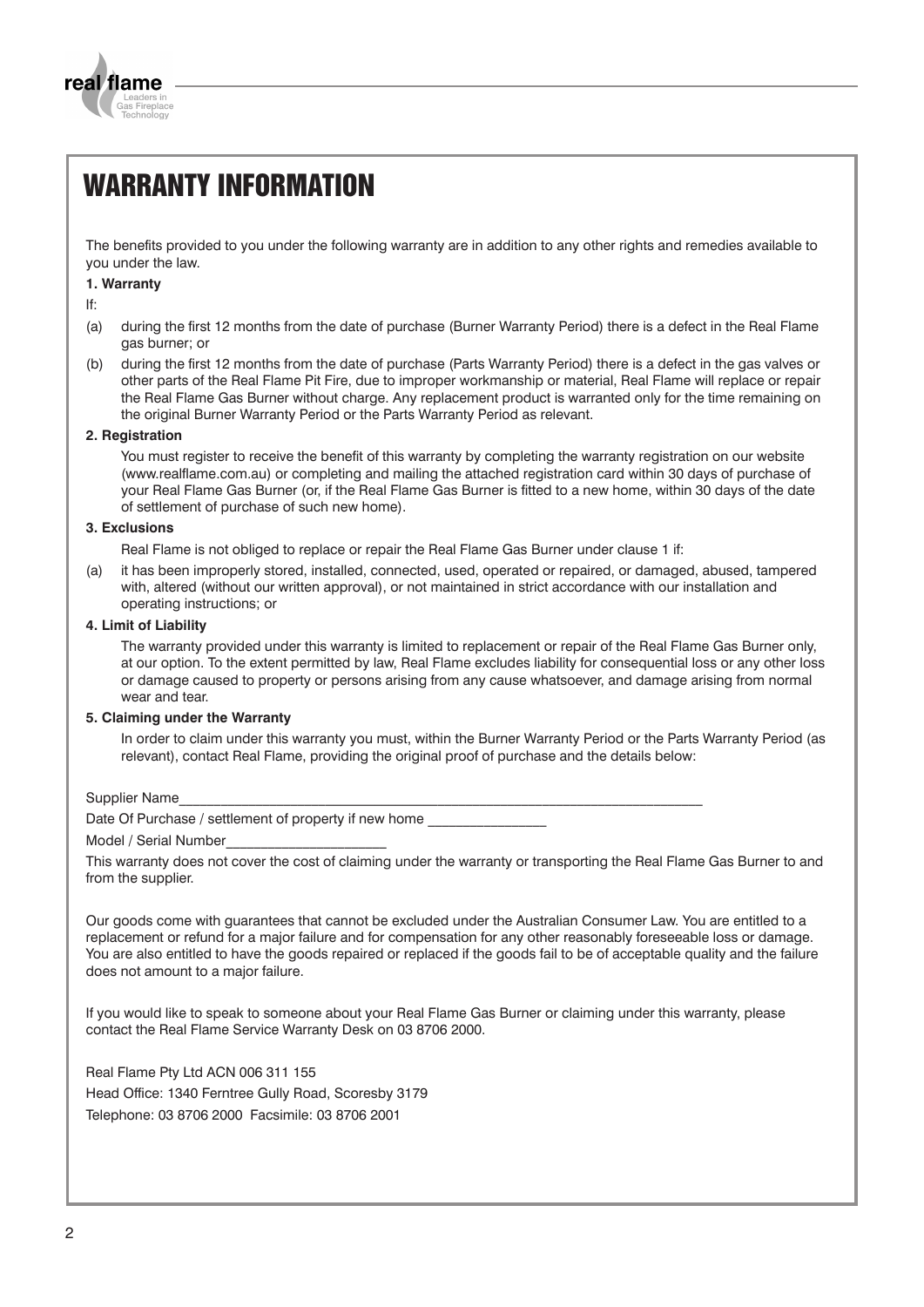

# **INSTALLATION NOTICE**

- **The installation of this appliance is only to be carried out by an authorised person in accordance with the Manufacturers Instructions, local gas fitting regulations, AS/NZS5601.1-2013 installation code for gas burning appliances and any other relevant statutory regulations.**
- **In all cases the installation of this appliance shall meet the requirements as set out in AS/NZS5601.1-2013.**

**NOTE: A slight smell may be apparent for the first few hours of use. This is due to the heat resistant paint curing. In some instances a slight discolouration may occur inside the firebox. This is a normal condition and is not covered by warranty.**

# **IMPORTANT SAFETY NOTICES**

- **DO NOT PLACE ARTICLES ON OR AGAINST THIS APPLIANCE.**
- **DO NOT USE OR STORE FLAMMABLE MATERIAL NEAR THE APPLIANCE.**
- **DO NOT SPRAY AEROSOLS IN THE VICINITY OF THIS APPLIANCE WHILST IT IS IN OPERATION.**
- **DO NOT MODIFY THIS APPLIANCE.**
- **THIS APPLIANCE IS DESIGNED TO OPERATE WITH LUMINOUS FLAMES. THIS MAY EXHIBIT SLIGHT CARBON DEPOSITS. THIS IS A NORMAL CONDITION AND IS NOT COVERED BY WARRANTY.**

### **WARNING**

**This pit fire has a naked flame, care should be taken when it is operating if children or the infirm are in close proximity. A safety screen is recommended if constant supervision is not possible. It is recommended that a secondary guard complying with AS-NZS2286 be installed.**

**THIS IS PRIMARILY A DECORATIVE APPLIANCE AND IS NOT CERTIFIED AS A SPACE HEATER.**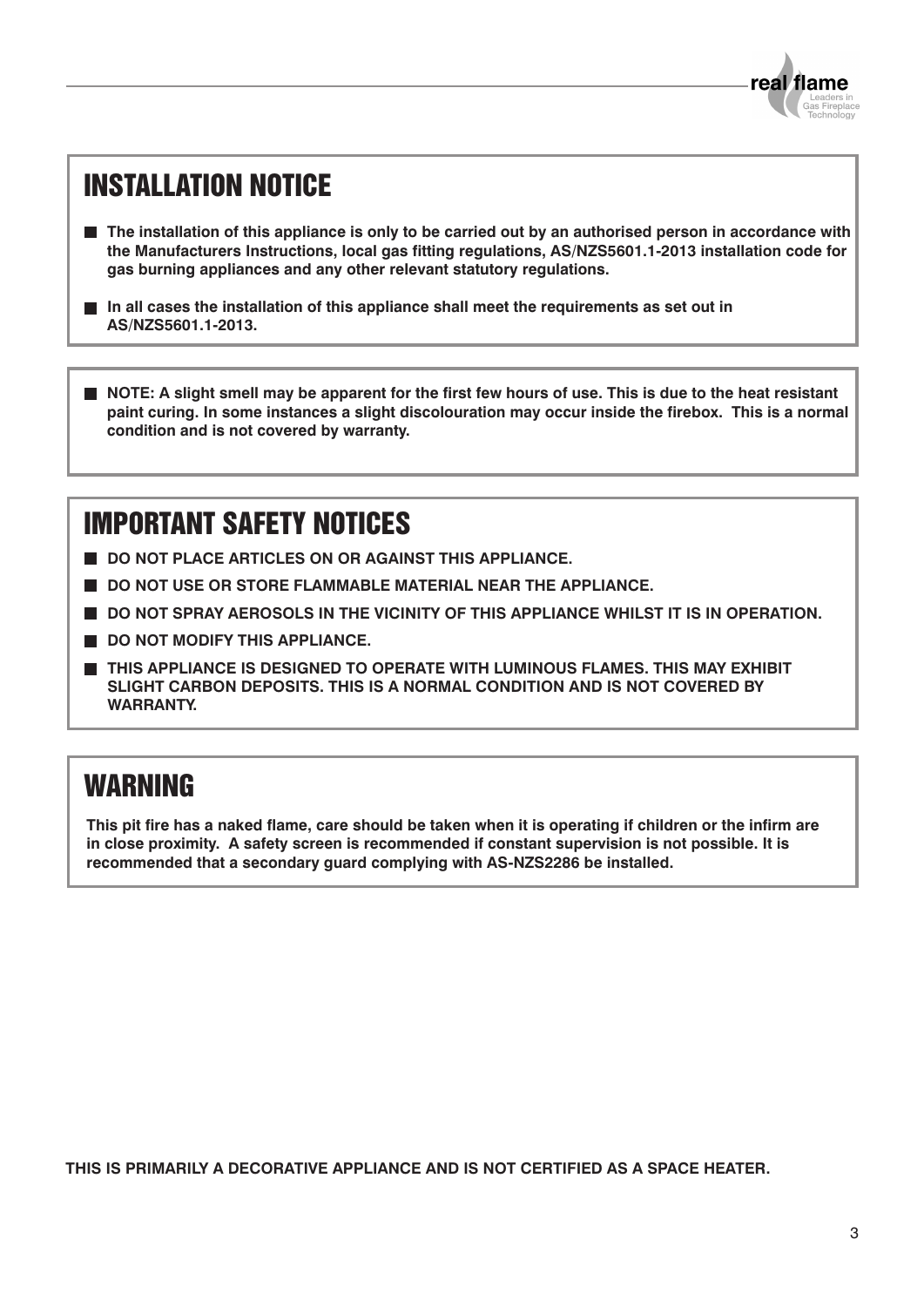

# **CONTENTS**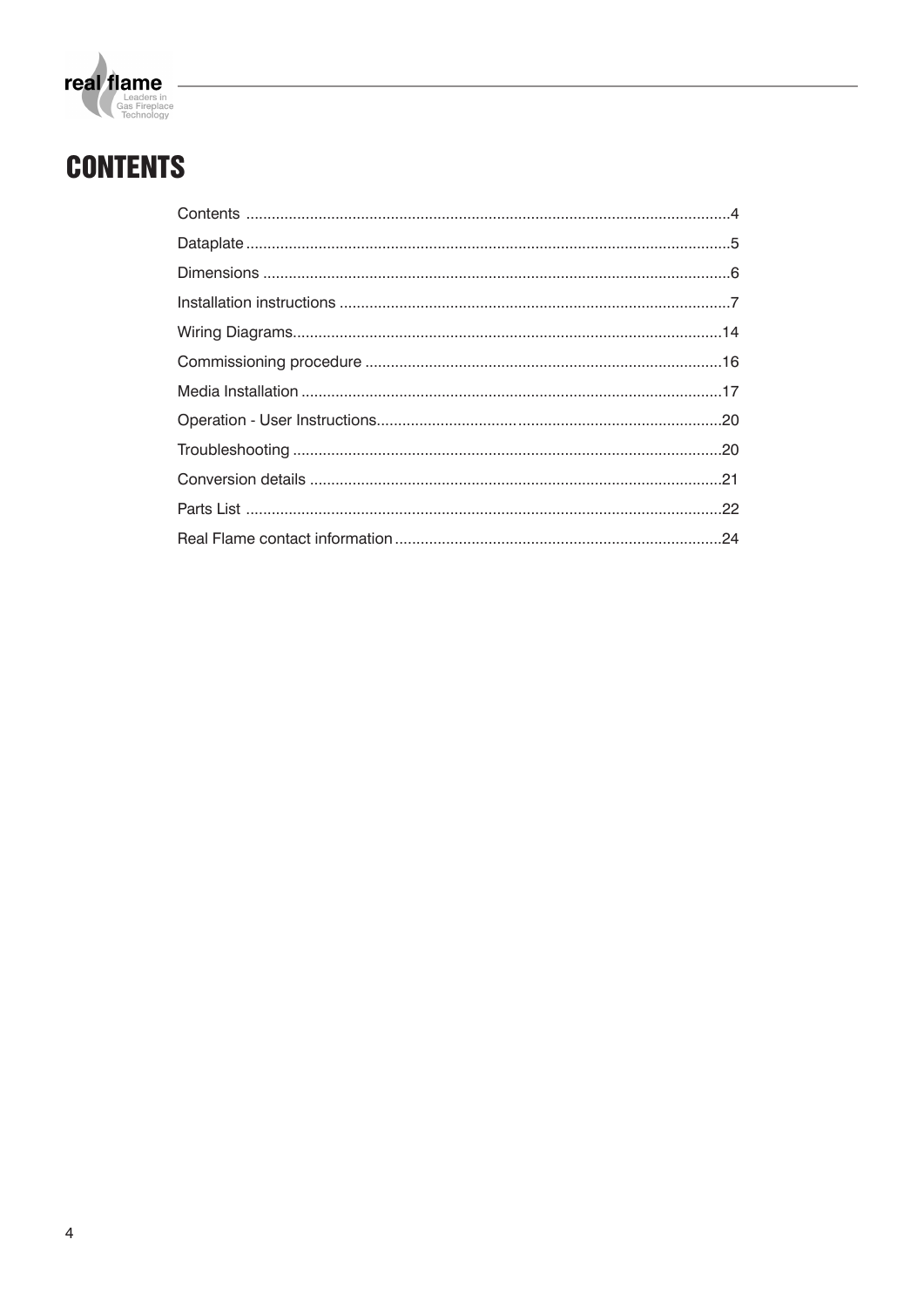# **DATA PLATE (Affixed to the gas valve controller cover of the appliance.)**

### **OFRD500**

| Gas         | Injector Size (mm) | TPP.    | N.G.C. (Mj/Hr) |
|-------------|--------------------|---------|----------------|
| Natural Gas | 3.30mm             | 0.90kPa | 53             |
| <b>LPG</b>  | 75 <sub>mm</sub>   | 2.60kPa | 44             |

### **OFRD700**

| Gas         | Injector Size (mm) | TPP     | N.G.C. (Mi/Hr) |  |
|-------------|--------------------|---------|----------------|--|
| Natural Gas | .0mm               | ን.95kPa | 80             |  |
| <b>LPG</b>  | .40mm              | 2.60kPa | 80             |  |

### **OFRT600x400**

| Gas         | Injector Size (mm) | TPP     | N.G.C. (Mi/Hr) |  |
|-------------|--------------------|---------|----------------|--|
| Natural Gas | 3.30 <sub>mm</sub> | 0.90kPa | 53             |  |
| <b>LPG</b>  | 75mm               | 2.60kPa | 44             |  |

### **OFRT800x400**

| Gas         | Injector Size (mm) | TPP     | N.G.C. (Mi/Hr) |  |
|-------------|--------------------|---------|----------------|--|
| Natural Gas | 00mm               | ን 85kPa |                |  |
| <b>LPG</b>  | <u> ?.40mm </u>    | 2.40kPa | J              |  |

### **OFSQ450**

| Gas         | Injector Size (mm) | TPP     | N.G.C. (Mi/Hr) |  |
|-------------|--------------------|---------|----------------|--|
| Natural Gas | 3.30mm             | 0.90kPa | 53             |  |
| <b>LPG</b>  | 75 <sub>mm</sub>   | 2.60kPa | 44             |  |

#### **OFSQ600**

| Gas         | Injector Size (mm) | <b>TPP</b> | N.G.C. (Mi/Hr) |  |
|-------------|--------------------|------------|----------------|--|
| Natural Gas | 4.00mm             | 0.95kPa    | 80             |  |
| <b>LPG</b>  | .40mm              | 2.60kPa    | 80             |  |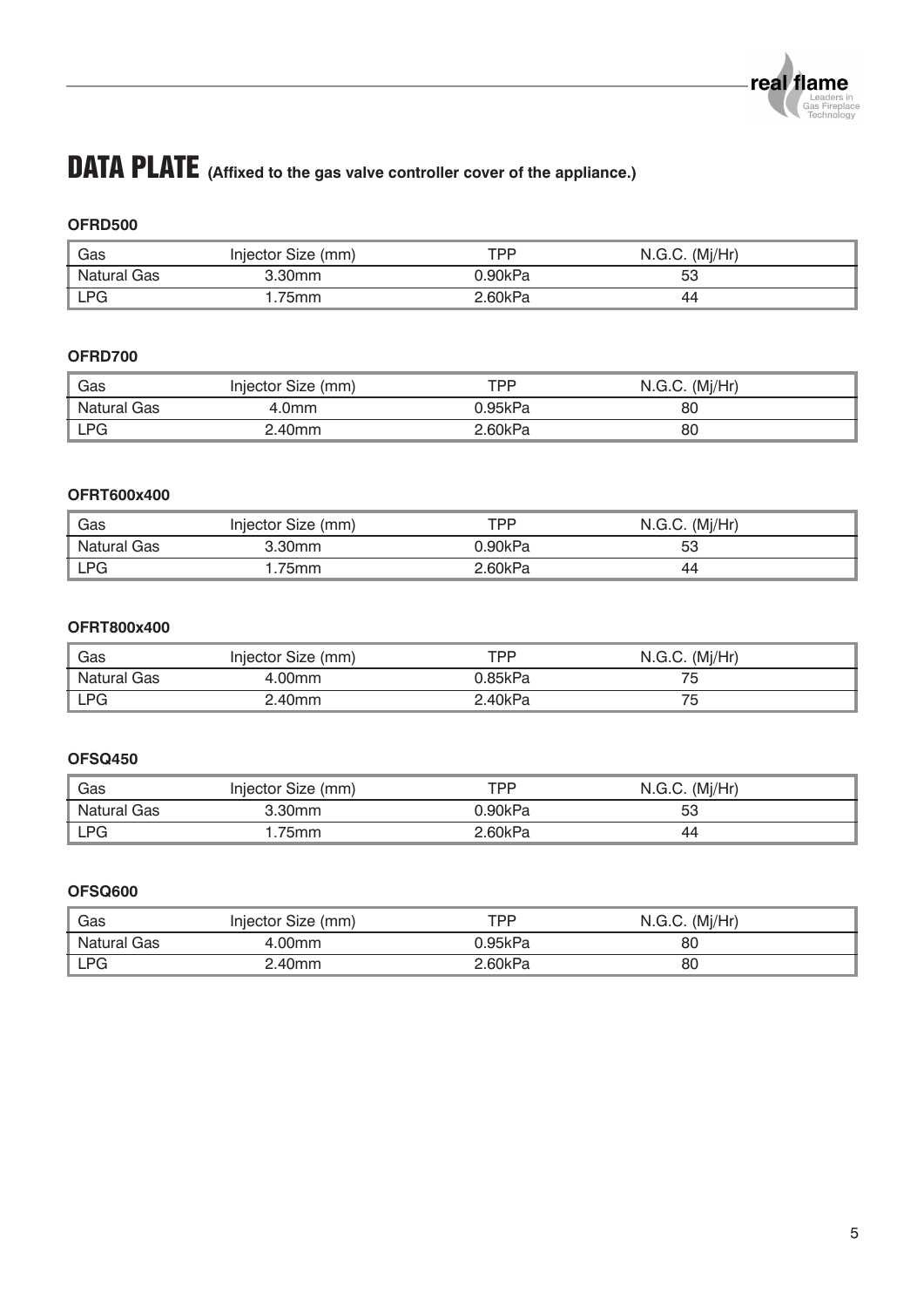

# **DIMENSIONS**

| <b>MODEL</b>         | <b>FLANGE DIM</b> | <b>FLANGE DIAMETER</b> | <b>HEIGHT</b> |
|----------------------|-------------------|------------------------|---------------|
| OFRD500              |                   | 560 <sub>mm</sub>      | 450           |
| OFRD700              |                   | 760mm                  | 450           |
| <b>OFRT600 X 400</b> | 660               | 460                    | 450           |
| <b>OFRT800 X 400</b> | 860               | 460                    | 450           |
| OFSQ450              | 510               | 510                    | 450           |
| OFSQ600              | 660               | 660                    | 450           |



显

显





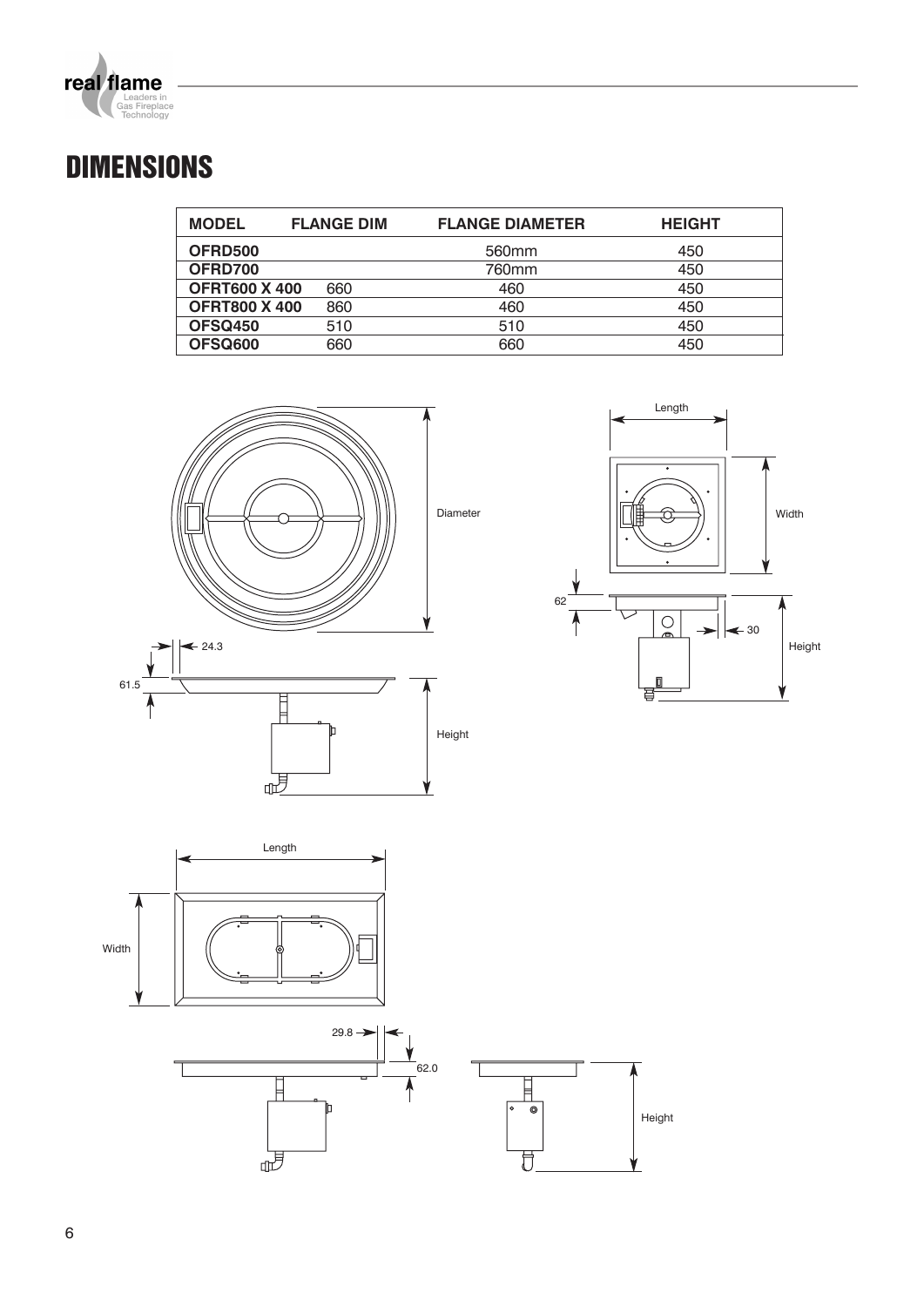# **INSTALLATION INSTRUCTIONS**

#### Location

Select a location where the outdoor fire can be supervised during operation.

The outdoor fire is suitable for outdoor use only and must not be used indoors.

An isolation switch must be fitted at the appliance or on an adjacent wall to allow for emergency shutdown and maintenance.

Installation must meet Australian gas codes AS/NZS5601.1-2013.

Do not install under trees or overhanging branches.

Do not install under eaves, overhang or ceilings.

Ensure adequate space around the fire to enjoy the flame from a safe distance from the heat and flame.

Appliance should be covered or protected in wet weather. Not suitable for use in wet or windy weather.

### CLEARANCES FROM COMBUSTIBLES - ALL MODELS

| Above        | 1500 mm  |
|--------------|----------|
| <b>Sides</b> | $200$ mm |

This appliance shall only be used in an above ground open air situation with natural ventilation, without stagnant areas, where gas leakage and products of combustion are rapidly dispersed by wind and natural convection.

Any enclosure in which the appliance is used shall comply with the following:

- An enclosure with walls on all sides, but at least one permanent opening at ground level and no overhead cover.
- Within a partial enclosure that includes an overhead cover and no more than two walls.
- Within a partial enclosure that includes an overhead cover and more than two walls the following shall apply.
	- \* at least 25% of the total wall area is completely open, and
	- \* at least 30% of the remaining wall area is open and unrestricted
- In the case of balconies, at least 20% of the total wall area shall be and remain open and unrestricted.

This appliance shall not be used or installed indoors.

The following figures are diagrammatical representations of outdoor areas.









Example 1 Example 2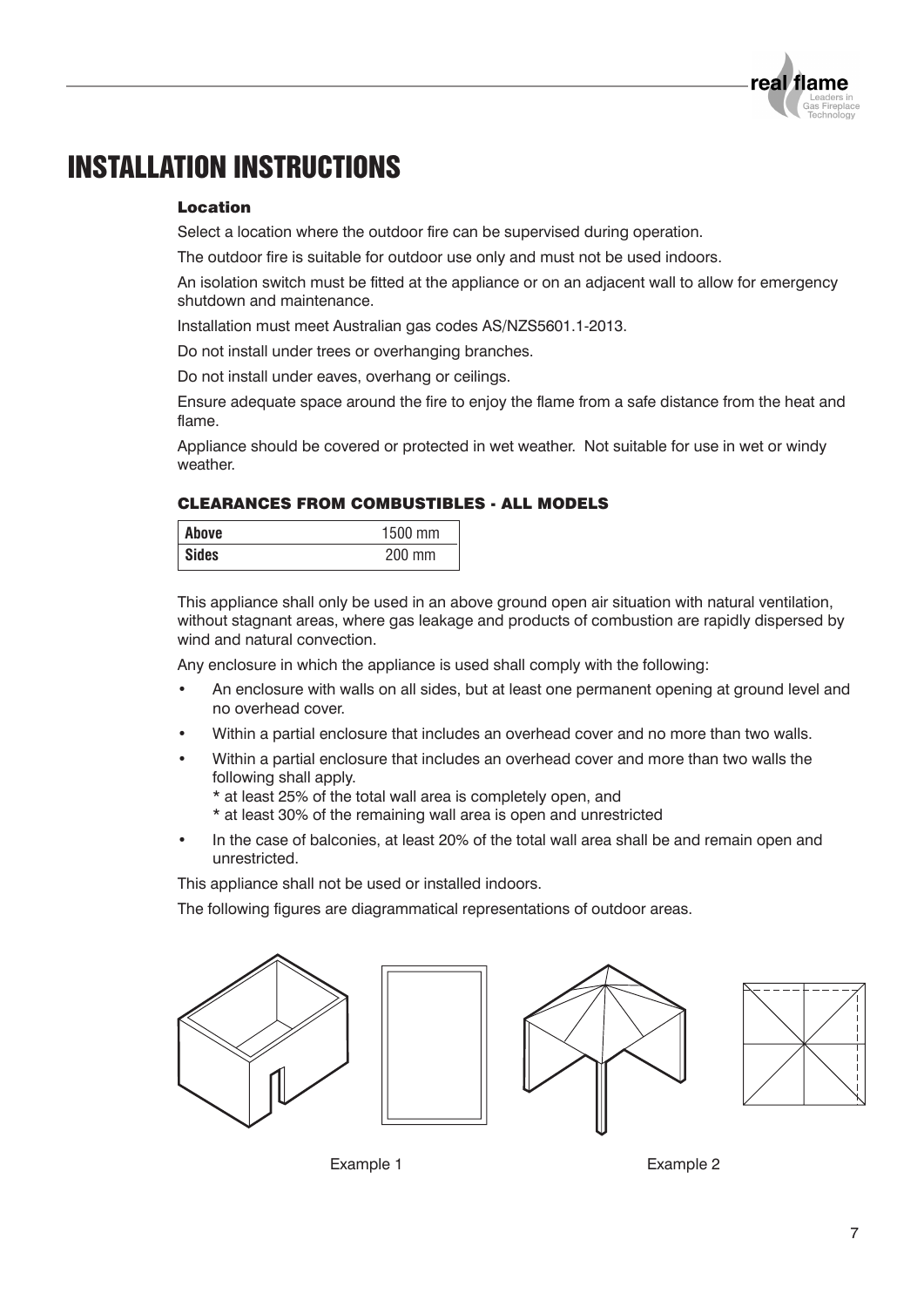



### Construction of Enclosure

- Enclosure must be stable and be constructed of non combustible materials.
- Enclosure and fire must be installed above ground level and have adequate drainage.
- The enclosure must have a minimum of 2 vents with each vent having a total open area of 11000mm2. Vents are to be located at the upper and lower sections of the enclosure. (EG 73mm x 150mm) or larger. Ventilation allows for residual heat and unburnt gases to escape the enclosure.

An access panel / door must be fitted to allow access/ servicing of the gas valve and controller. Recommended access door size 300 x 400mm or larger.

Where valve assembly cannot be reached a manhole access panel may be required.

All appliances must have an isolation gas valve fitted, accessible and external to the appliance enclosure.

### Lighting Instructions



Rotate gas knob to pilot position. Push knob in and hold to spark. Once pilot is alight, hold knob in for a further 10 seconds. Release knob and rotate to the on position. To turn the appliance off, rotate the knob to the off position.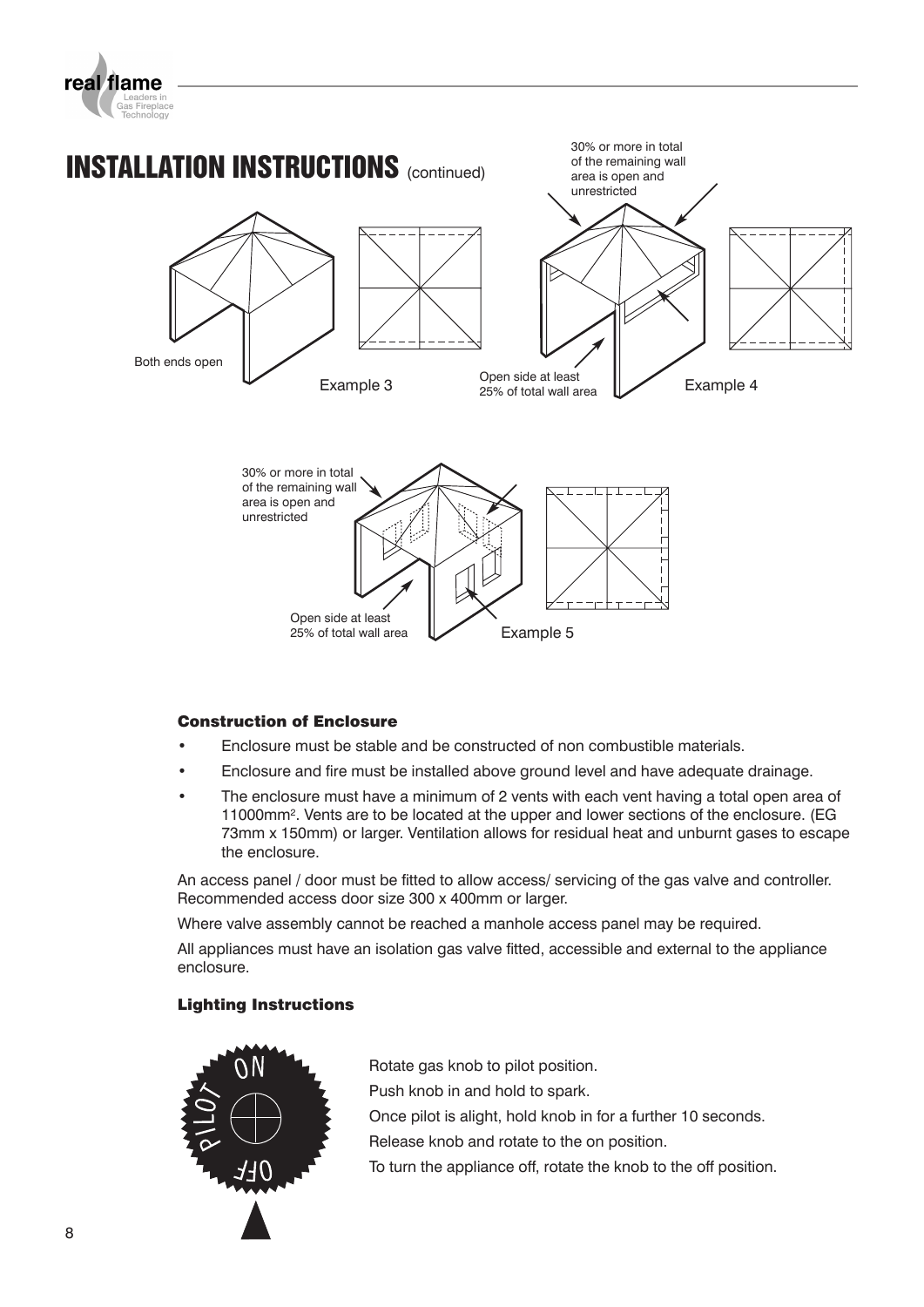### Optional Ignition Methods

For 240 volt and 24 volt options, an electrical isolation switch must be fitted at the appliance or on an adjacent wall to allow for emergency shutdown and maintenance.

An on/ off burner switch is located on the front face of the control box below the burner. An auxiliary switch can be located as follows – supplied and wired by installer.

- Weatherproof 240V switch accessible at appliance enclosure.
- Weatherproof 24V switch accessible at appliance enclosure.
- 240V or 24V switch located in residence or nearby switch enclosure wired to appliance (must be installed where appliance can be viewed).
- (Wet areas) Air pressure switch located near enclosure with air line back to controller. (Must be specified at time of ordering)

Drainage holes at base of enclosure are required for water runoff.

150mm clearance underneath valve box is required for ventilation.

The gas control must not be located lower than the ventilation opening.

The gas control must not be lower than ground level, or installed where a buildup of gas may occur. Failure to adequately vent around the controller and enclosure may cause an explosion.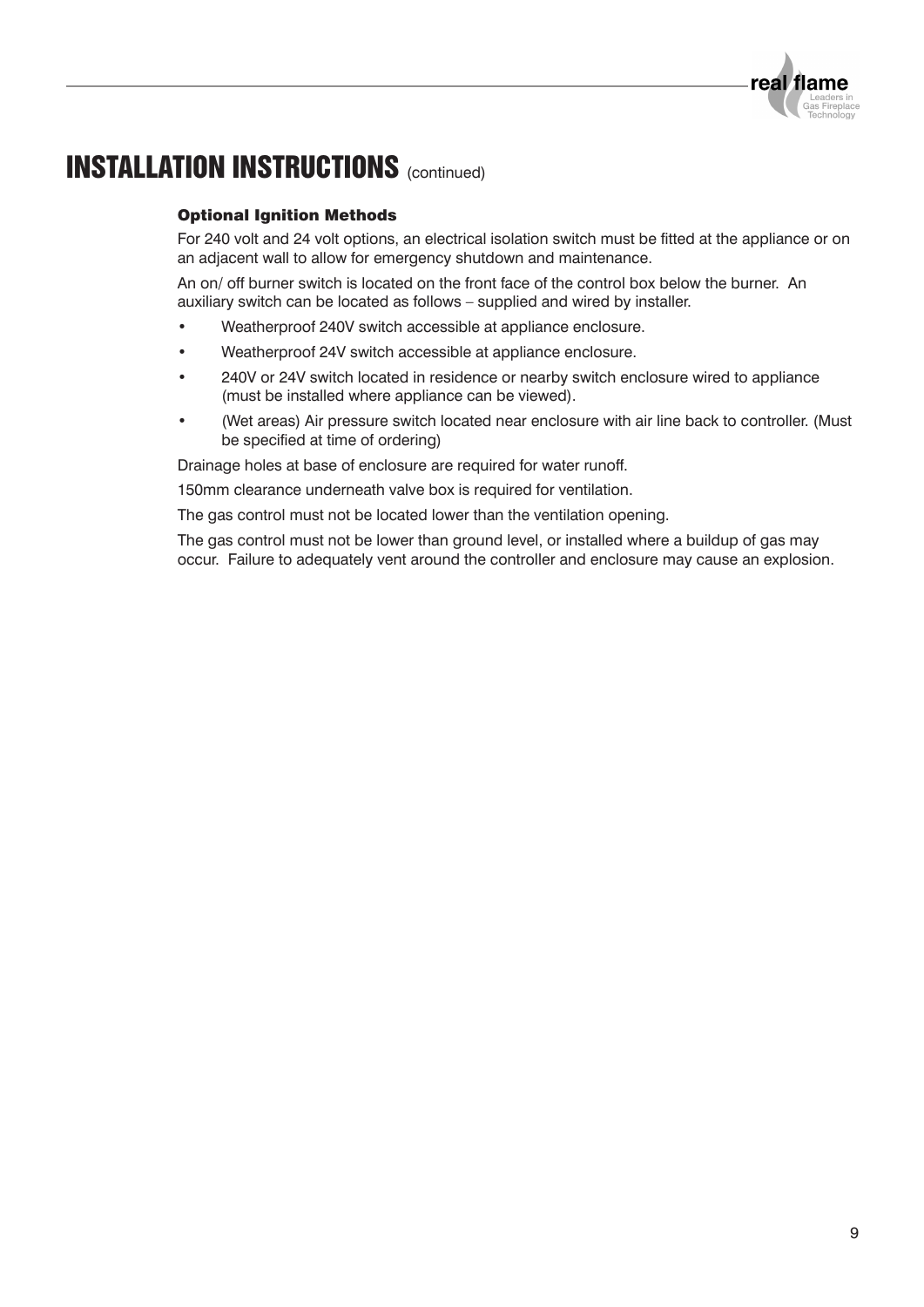

### Examples of enclosures

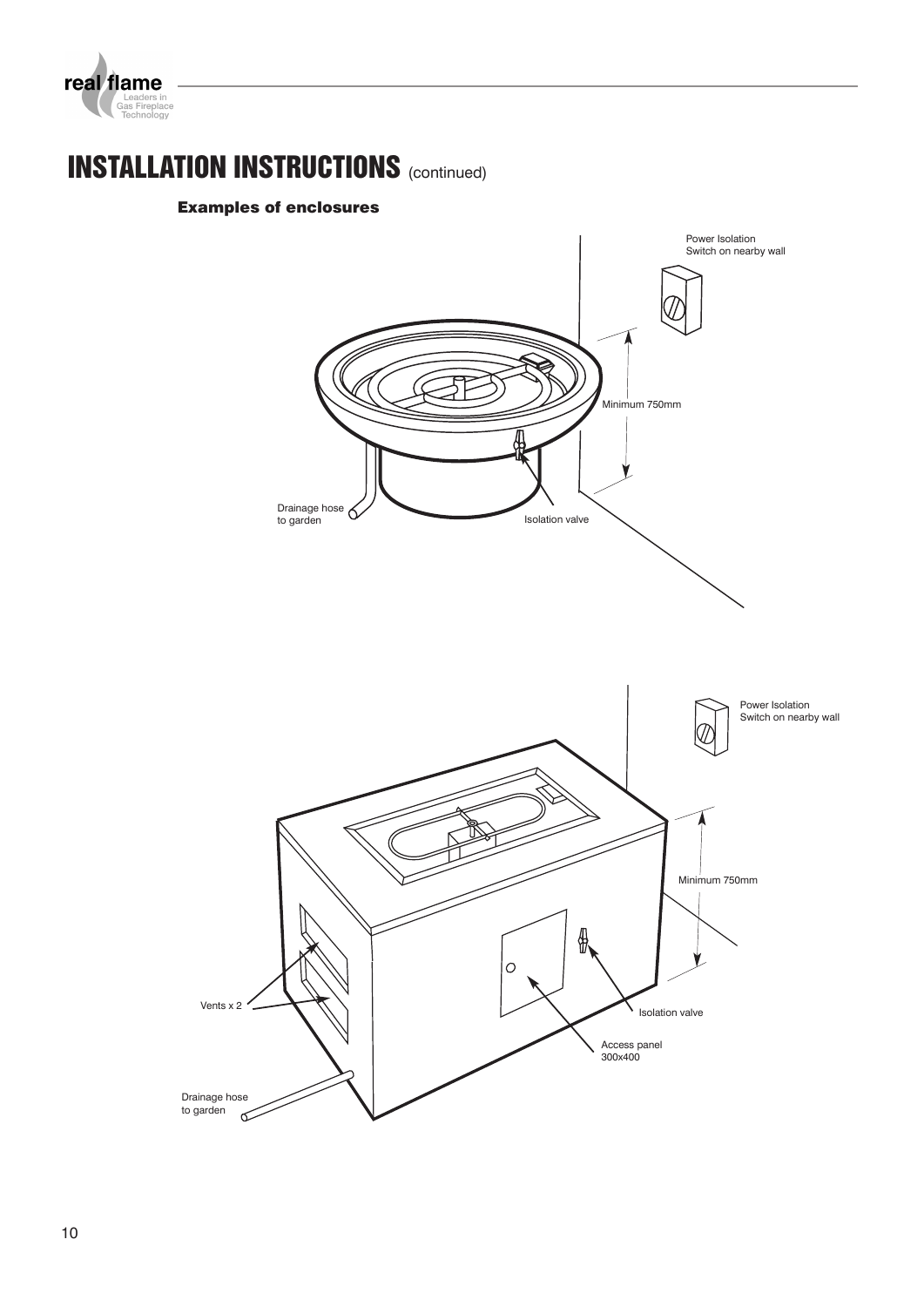real flame Leaders in<br>Gas Fireplace<br>Technology

# **INSTALLATION INSTRUCTIONS** (continued)

### Optional Glass Surrounds



Note: When installing the<br>optional glass surrounds to<br>your pit fire, use the B and<br>C dimensions for centre to<br>centre measurements for<br>5mm pilot hole.



| <b>MODEL</b>         | Α               | в         |     | D   |
|----------------------|-----------------|-----------|-----|-----|
| OFSQ450              | 520             | 520       | 560 | 560 |
| OFSQ600              | 670             | 670       | 710 | 710 |
| <b>OFRT600 X 400</b> | 520             | 670       | 560 | 710 |
| <b>OFRT800 X 400</b> | 520             | 870       | 560 | 910 |
| OFRD500              | <b>Diam 577</b> | Diam 620  |     |     |
| OFRD700              | <b>Diam 977</b> | Diam 1019 |     |     |



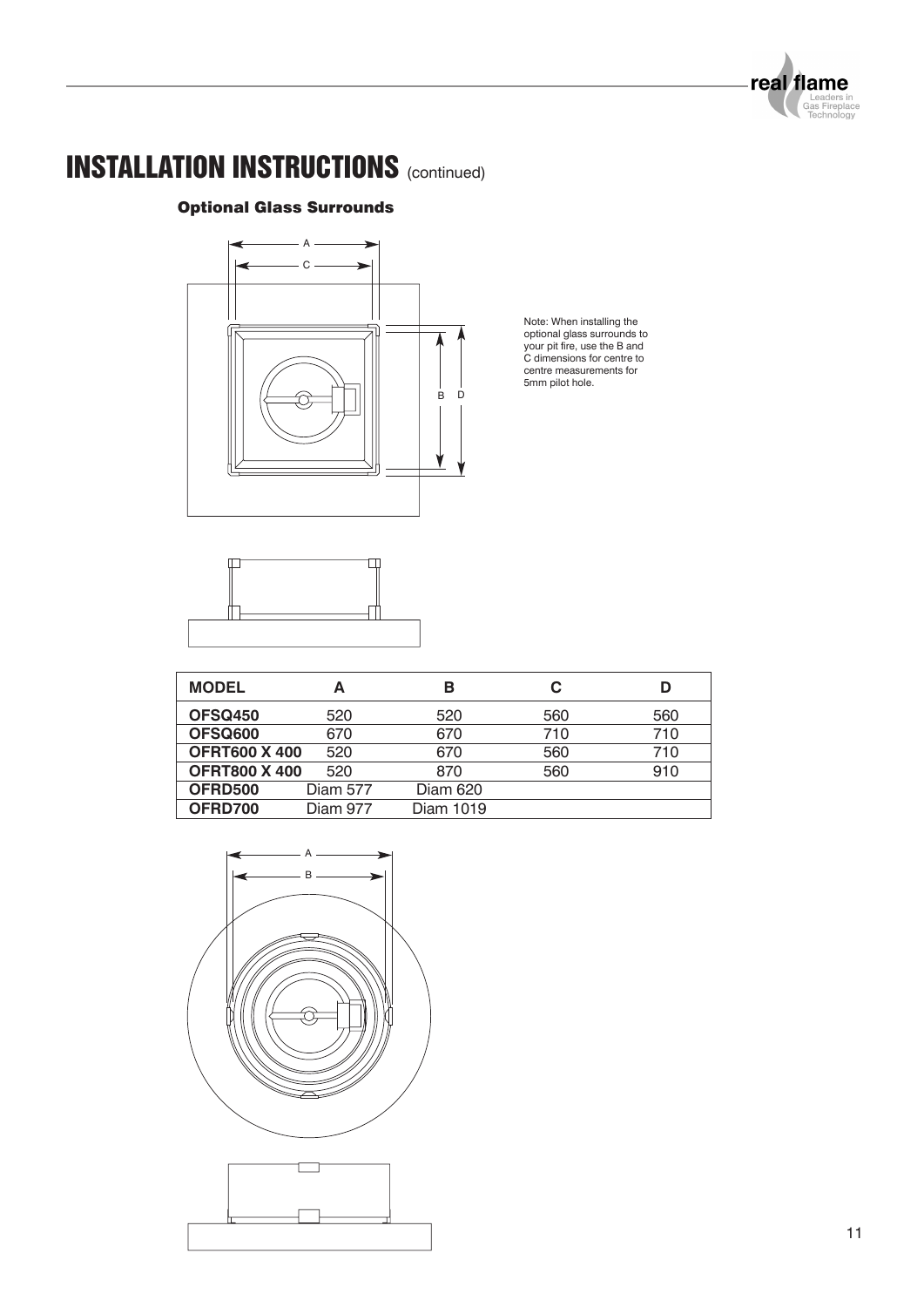

### Examples of enclosures



### For portable enclosures

See notes on next page regarding gas cylinder.

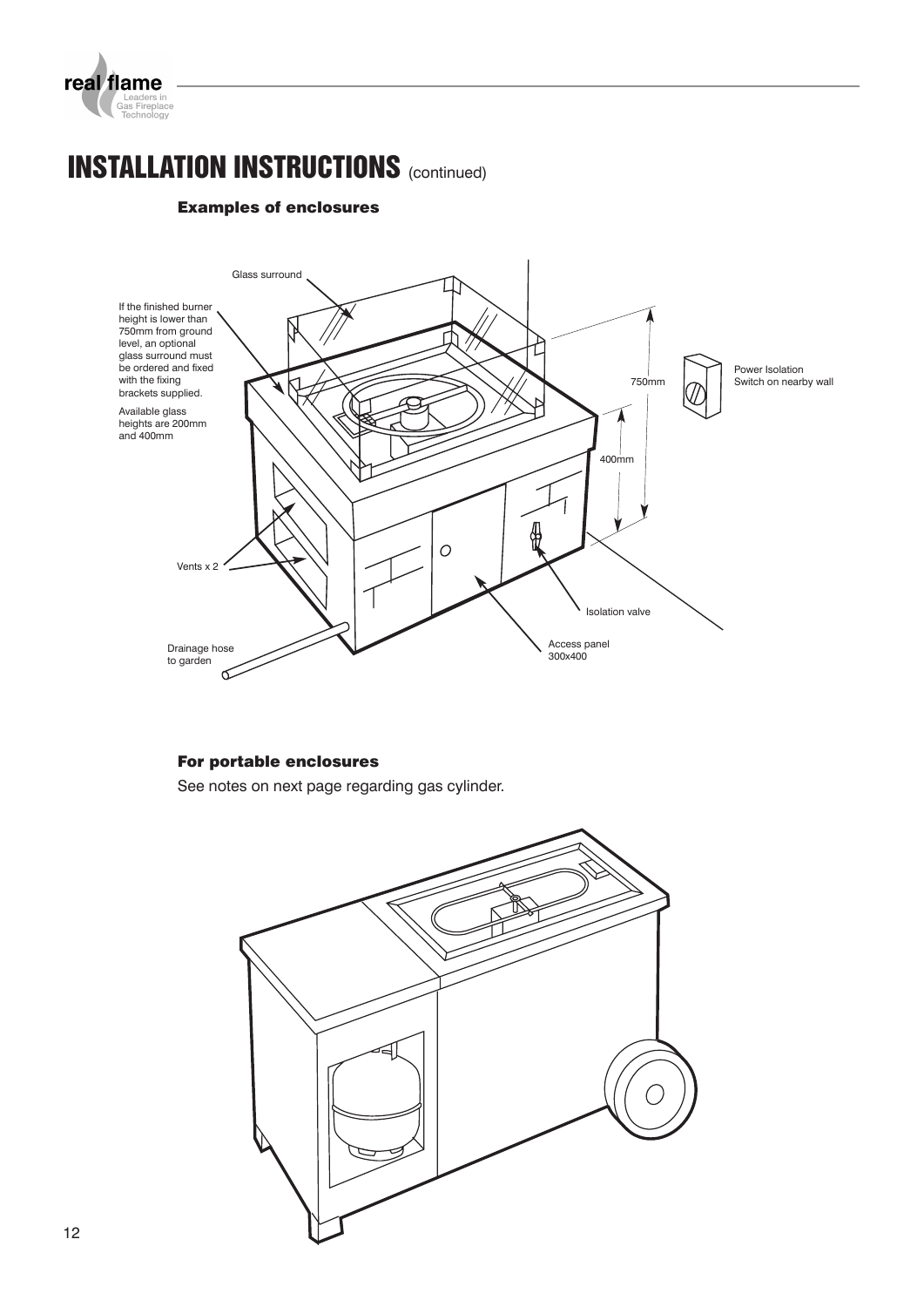

### APPLIANCES INCORPORATING INTEGRAL LPG SUPPLY SYSTEMS

#### Cylinder retention

Lateral movement shall not exceed 25mm at the retention means. Any movement shall not transmit strain to rigid tubing or pipe connections.

### ENCLOSURES FOR INTEGRAL LPG SUPPLY SYSTEMS

#### Ventilation of cylinder enclosure

Ventilation openings shall:

- (a) be provided at high and low levels; and
- (b) have a total free area at high level of not less than 10,000mm2; and
- (c) have a total free area at low level of not less than 6,000mm2; or
- (d) consist of perforations with a total free area of not less than 25% of the sidewall area.

The bottom of the low level (set of) opening(s) shall be at the enclosure base with the upper edge no more than 125mm above the base.

#### Accessibility of cylinder valve

The cylinder valve shall be readily accessible for manual operation. A door in the enclosure to gain access to the cylinder valve is acceptable provided it is non-locking and can be opened without the use of tools. An easily removable cover is also acceptable.

#### Installing cylinders

- (a) Cylinders should be installed on a firm, level, non-combustible base, and not resting on soil. The floor or base should be constructed so that water cannot accumulate within any enclosure or recess.
- (b) Cylinders should not be stacked on top of each other.
- (c) Any cylinder that is liable to accidental dislodgment should be prevented from falling.
- (d) Cylinders should not be installed below ground level unless there is sufficient ventilation to prevent the accumulation of any leaking gas.
- (e) A cylinder should be installed so that the pressure-relief valve is in contact with the vapour space and, where practicable, any discharge from this valve is directed away from any adjacent cylinders or combustible structures.

#### Clearances around cylinders

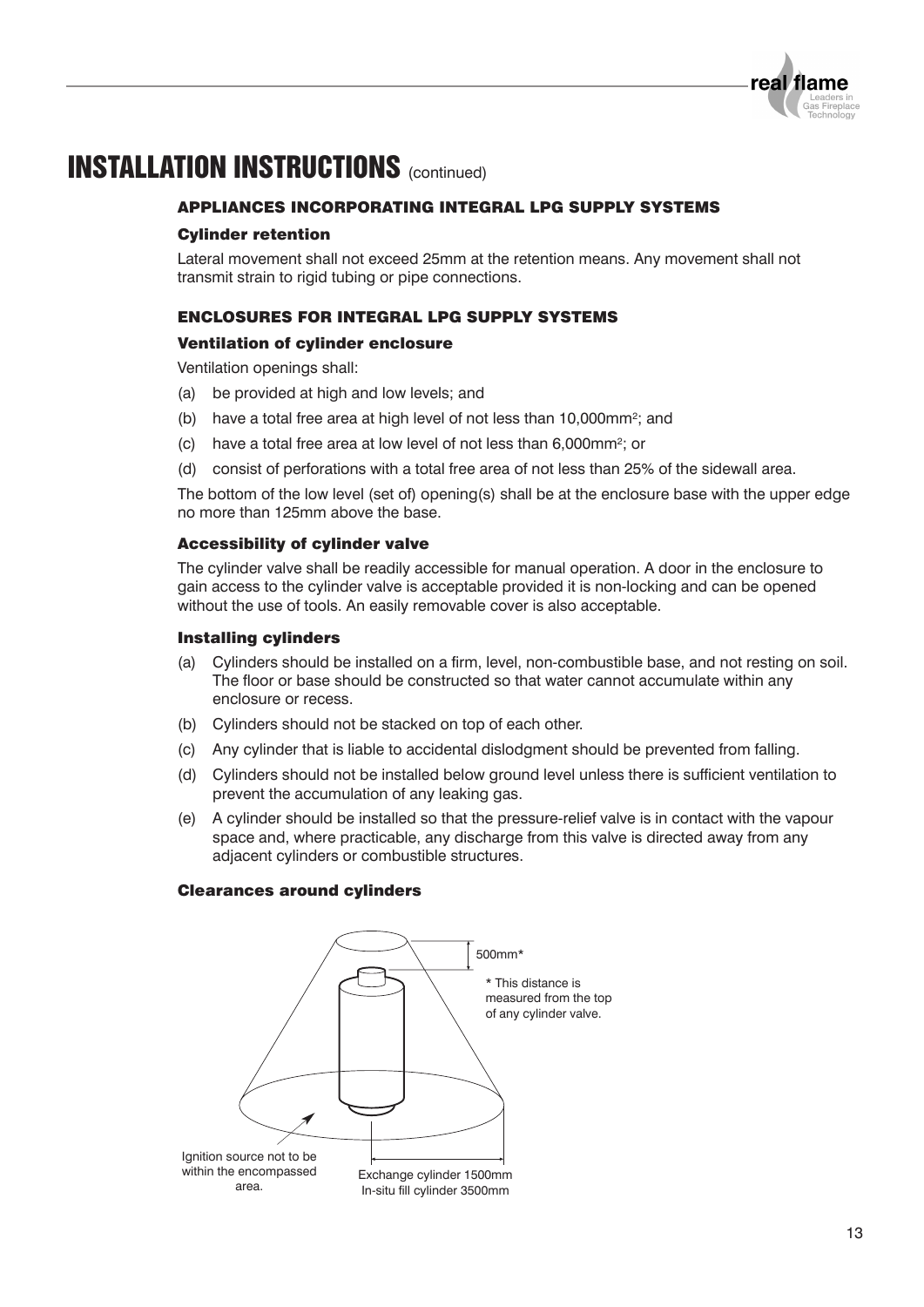

#### **Construction of Enclosure (continued)**

TYPICAL MASONRY / BRICKWORK SURROUND



TYPICAL FIXED TABLE / FABRICATED ENCLOSURE



NOTE - The enclosure must have 2 vents of at least 11000mm2 per vent. (EG 73mm x 150mm) or larger.

Warranty requirement – The enclosure must be constructed on a stable surface.

The weight of the appliance must be supported by the pan, not by the control box.

The appliance must be installed level.

The interior of the enclosure must not be filled with any media. Keep all area around tray and valve enclosure free and well ventilated.

LPG gas cylinders must not be stored in the enclosure.

LPG storage enclosures must meet the requirements of AS/NZS5601.1-2013.

It is recommended that reconstituted stone be kept away from the heat and flame, due to the risk of cracking. The manufacturer is not responsible for damage.

Note – Radiant heat from the appliance may effect certain materials or items stored near or 14 under the appliance and may be seriously damaged.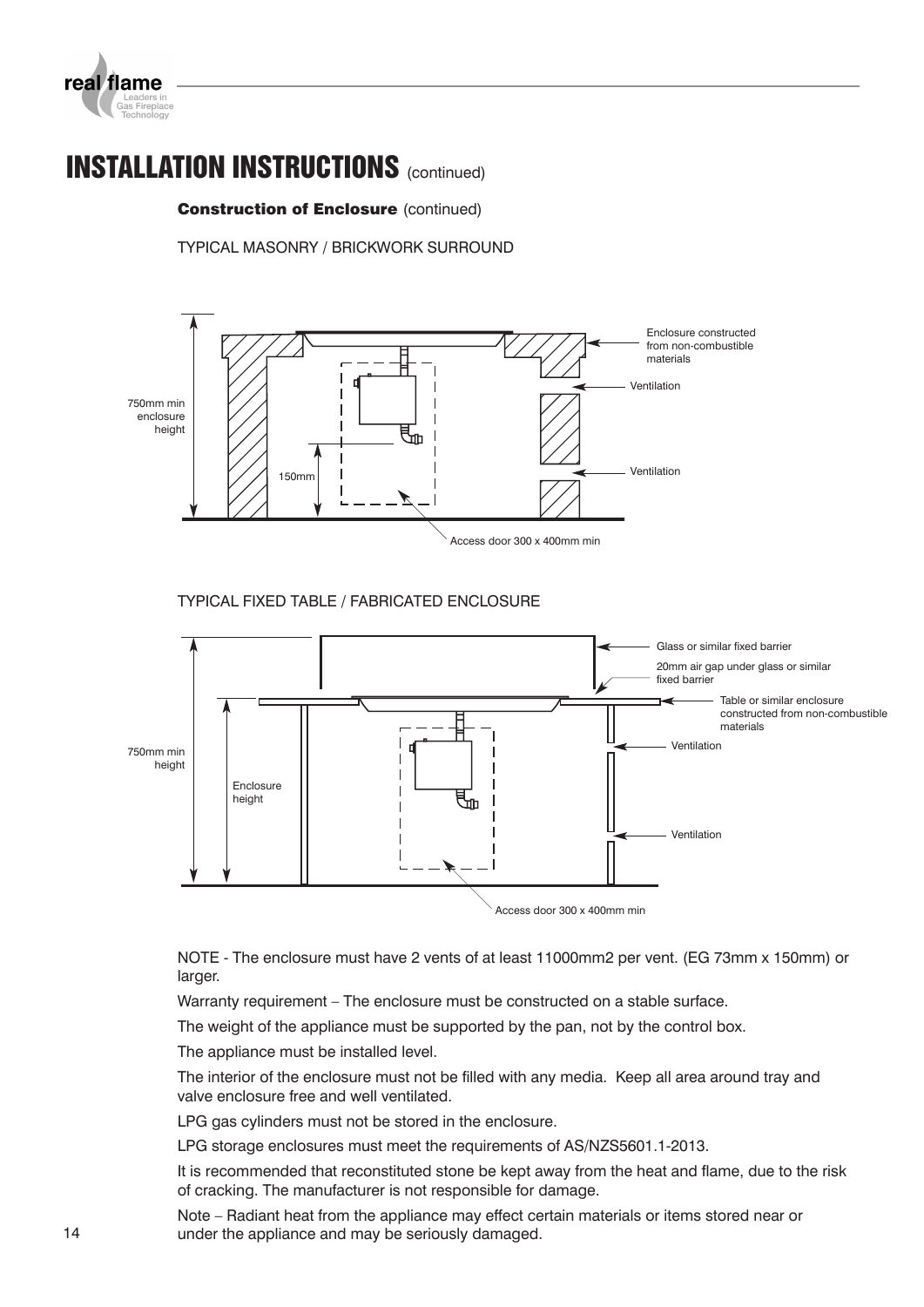- Note appliance gas type Natural gas or ULPG. Should the appliance be the incorrect gas type please contact the supplier.
- Gas isolation valve is to be accessible and located outside the enclosure.
- Ensure wiring to the appliance is protected and not creating a hazard.
- Installers Please ensure the installation and instruction manuals supplied with this appliance are supplied to the customer and the customer is trained on how to operate the appliance correctly.
- Do not modify the appliance.
- Do not exceed maximum rated pressures.
- Appliance must be installed with gas installation code (AS/NZS5601.1-2013) and applicable electrical installation code (AS3000).
- Test for gas leaks prior to operating appliance.
- Check gas pressures and adjust if incorrect.
- Auxiliary switch locations. Auxiliary on/off switches must located to enable viewing of the fireplace operation.
- Appliance must be supervised at all times during operation.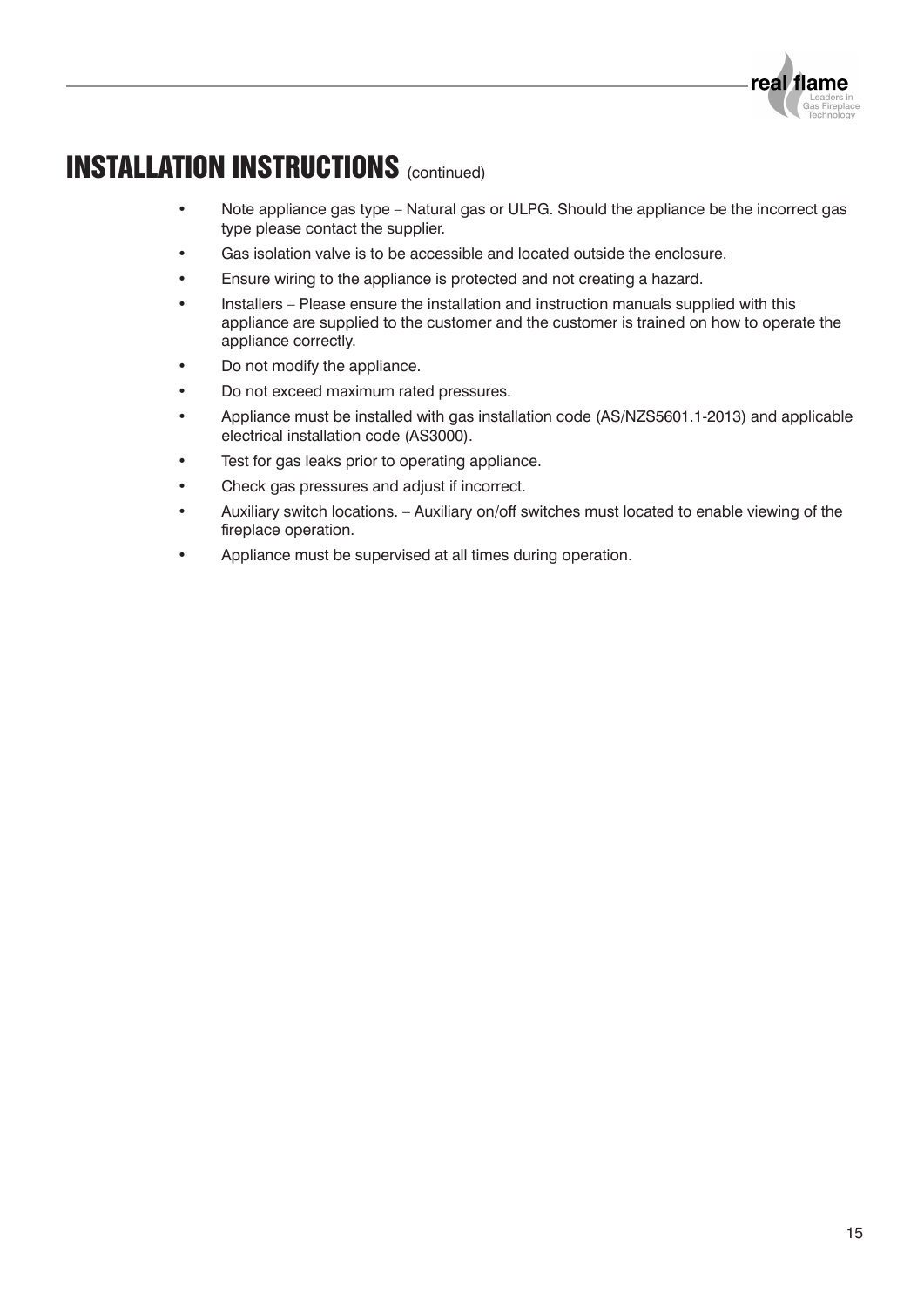

### **WIRING DIAGRAMS**

### Optional 240v Directly wired



Optional 24v Wall mounted transformer kit



**Warning – Improper installation, adjustment, alteration or lack of maintenance and servicing can result in personal injury and or property damage. Read all installation, operating and maintenance instructions thoroughly before installing, servicing or operating the appliance.**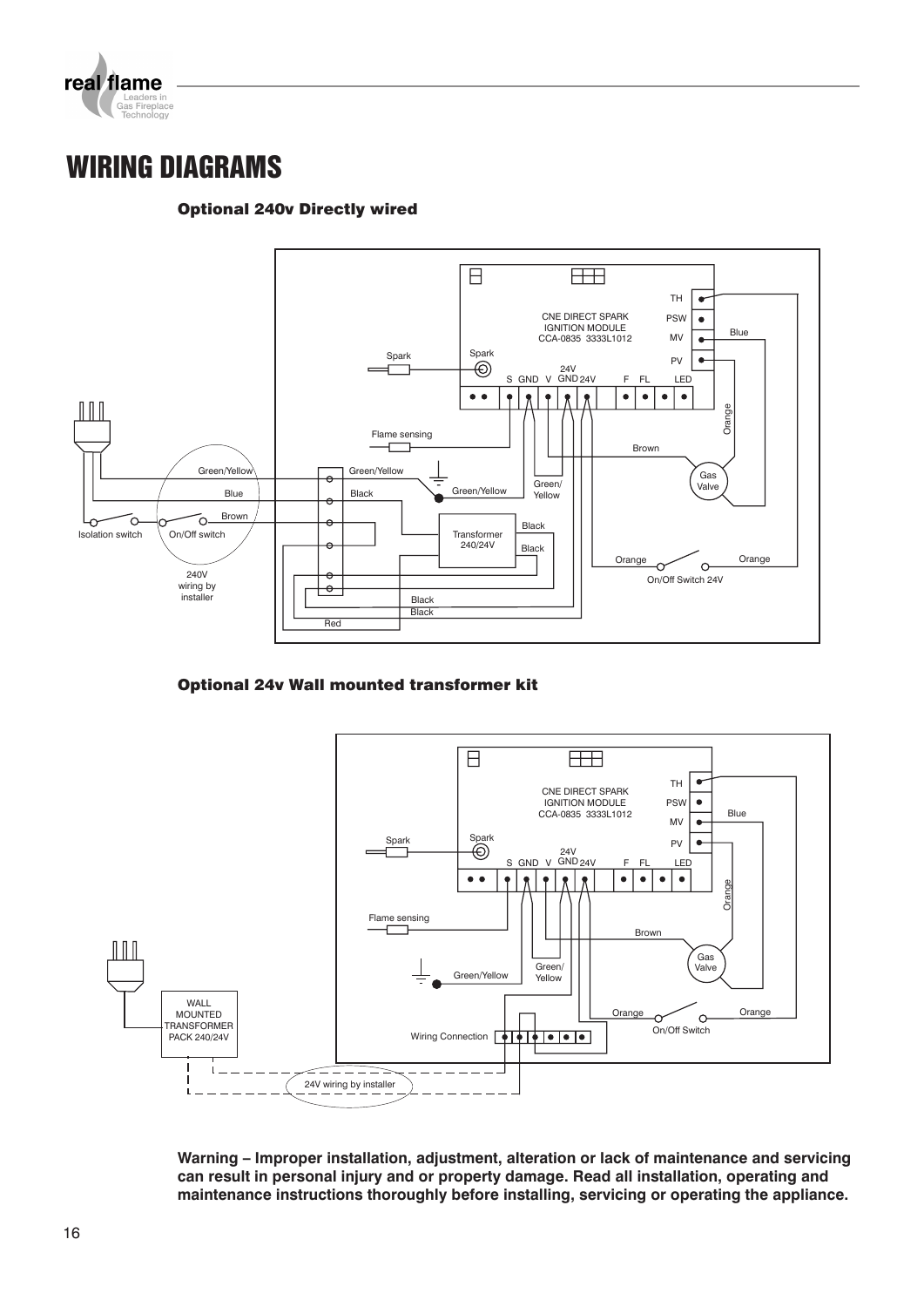

# **COMMISSIONING PROCEDURE (prior to installing media)**

Once the outdoor fire is installed.

- Check for gas leaks.
- Carry out the lighting procedure.
- Check burner pressures and adjust as per Dataplate.
- Turn appliance off.
- Install media as per media installation instructions.
- Turn on appliance.
- Allow appliance to run for 45 minutes to dry out and burn off the media. A safe distance of 5 metres should be observed during this period. The media may emit steam, crack and spit during this time.
- Once the media has been burnt off, turn off the appliance.

### **MEDIA INSTALLATION**

#### Volcanic Rock

Fill tray with media or until all burners tubes are covered by one layer of media. Spread evenly around tray.

Do not cover pilot area.

Do not overfill with media above the pilot cover level.

**Warning – new or wet media may cause spitting of hot material from the fire and may present a burns risk.**

**Warning - New rock media or wet media should be fired for approx 45 minutes prior to normal use to prevent unwanted spitting. A safe distance of 5 metres should be observed during this period.**

Do not overload with media and smother flame.

Do not use any other media than as supplied and recommended by the manufacturer. Use of other media may result in explosive media which may cause injury or damage.

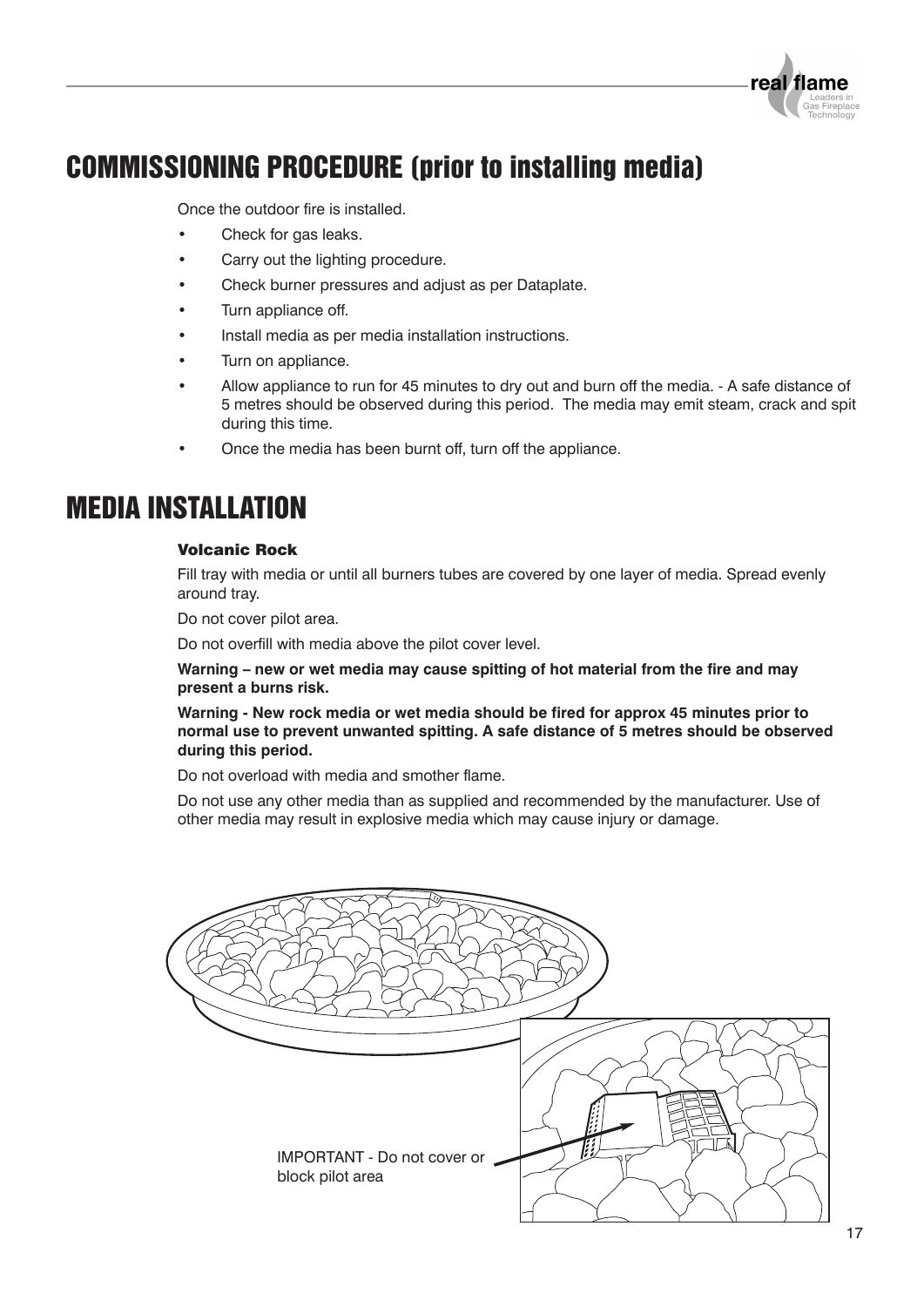

### **MEDIA INSTALLATION** (continued)

#### Glass media

Fill tray with volcanic rock the rock level reaches the bottom of the burner tubes.

Lay glass media on top of volcanic rock until burner tubes are covered by one layer of glass media. Spread evenly around tray.

Do not cover pilot area.

Do not overfill with media above the pilot cover level.

Do not overload with media and smother flame.

Do not use any other media than as supplied and recommended by the manufacturer. Use of other media may result in explosive media which may cause injury or damage.

#### Glazed pebbles

Fill tray with glazed pebbles until all burners tubes are covered by one layer of media. Spread evenly around tray.

Do not cover pilot area.

Do not overfill with media above the pilot cover level.

**Warning – new or wet media may cause spitting of hot material from the fire and may present a burns risk.**

**Warning - New media or wet media should be fired for approx 45 minutes prior to normal use to prevent unwanted spitting. A safe distance of 5 metres should be observed during this period.**

Do not overload with media and smother flame.

Do not use any other media than as supplied and recommended by the manufacturer. Use of other media may result in explosive media which may cause injury or damage.

Do not cover or block pilot cap ventilation holes.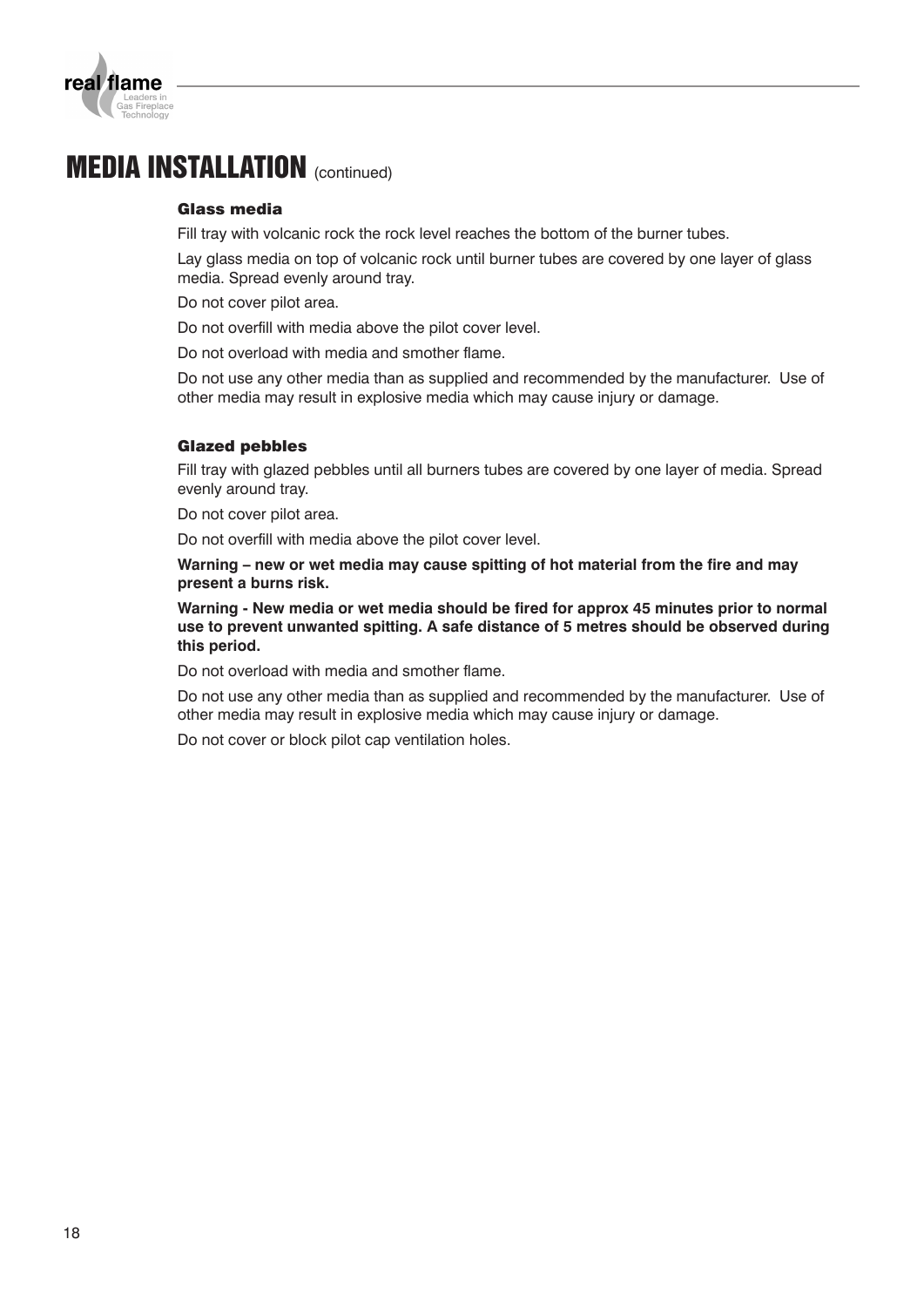

### **MEDIA INSTALLATION** (continued)

#### Volcanic Rock with ceramic logs

Appliance must be fitted with Ceramic log kit.

Fill tray with volcanic rock as per above instructions.

Do not cover pilot area.

Do not overfill with rock above the pilot cover level.

Place logs on top of volcanic rock in a random stacking arrangement.

**Warning – new or wet media may cause spitting of hot material from the fire and may present a burns risk.**

**Warning - New rock media or wet media should be fired for approx 45 minutes prior to normal use to prevent unwanted spitting. A safe distance of 5 metres should be observed during this period.**

Do not overload with media and smother flame.

Do not use any other media than as supplied and recommended by the manufacturer. Use of other media may result in explosive media which may cause injury or damage.

NOTE – Appliance incorporates a live fuel effect, and is designed to operate with luminous flames, slight carbon deposits may be exhibited.

The use of ceramic logs may require regular cleaning to remove carbon buildup.

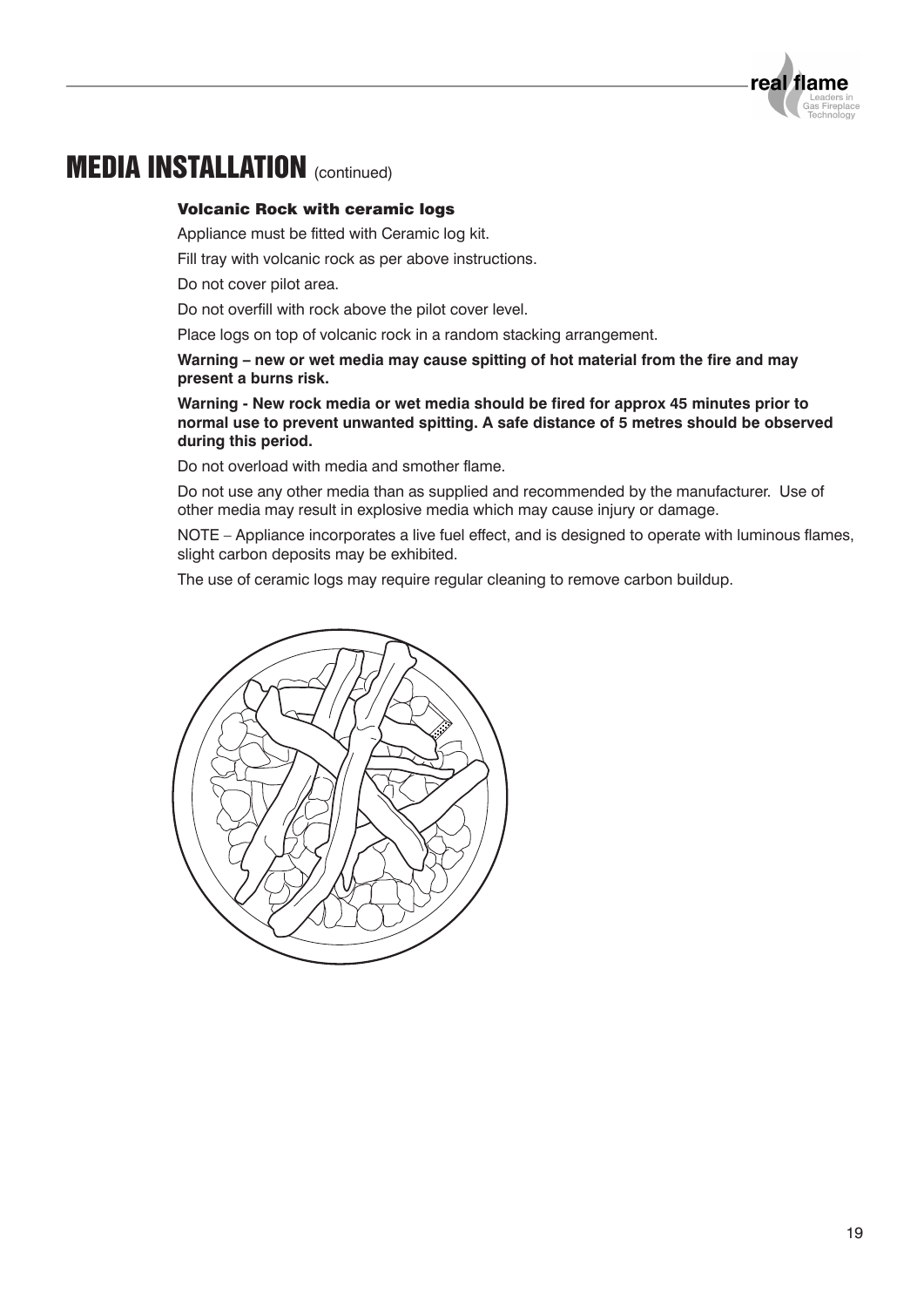

# **OPERATION – USER INSTRUCTIONS**

Do not operate if you smell gas. Turn appliance off, extinguish any open flame. Contact your installer or a licensed gasfitter.

When fire is not in use turn off gas and power to appliance.

Fire must be covered when not in use.

Do not use if any part of this appliance has been submerged in water. Contact your installer or a qualified service technician.

Solid fuels must not be burnt in the fire. Leaves, sticks, wood, paper food or material must be kept away from the fire.

Do not use as a starter for solid fuels.

Before lighting check for gas leaks.

- 1. Ensure gas supply is turned on.
- 2. Ensure electrical supply is turned on. If 240v or 24v option fitted.
- 3. Switch appliance on at on/off isolation switch. If 240v or 24v option fitted.
- 4. Wait for pilot to ignite. (Upto 45 seconds)
- 5. Main burner will ignite automatically.

Should burner fail to ignite. Wait 5 minutes and reattempt.

Should reattempts fail to ignite burner please contact your installer or licensed gasfitter for service.

**Warning – New or wet rock media may cause spitting of hot material and steam from the fire and may present a burns risk or personal injury risk. Maintain a safe distance of 5metres minimum until media is adequately dried or burnt off. This may take up to 45 minutes of operation.**

Note – Both children and adults should be alerted to the hazards of high temperature surfaces and open flames. A safe distance should be maintained to prevent burns and ignition of clothing.

It is recommended that a secondary guard complying with AS/NZS 2286 be installed.

The appliance should be inspected and serviced every 24 months by an authorised technician.

Appliance operates with luminous flames, carbon deposits may need to be cleaned regularly.

### **TROUBLESHOOTING**

| Symptom                                         | <b>Possible Cause</b>                                                                                                                                     |
|-------------------------------------------------|-----------------------------------------------------------------------------------------------------------------------------------------------------------|
| Pilot won't light                               | Check gas is turned on.<br>Check electrical is turned on.<br>Check for spark at electrode, check lead connection.                                         |
| Pilot lights but main<br>burner does not ignite | Check rocks not blocking pilot flame.<br>Faulty thermogenerater. - contact service.                                                                       |
| Main flame is very little or<br>very large      | Check gas pressure – contact installer or licensed gas fitter.<br>Blocked or dirty injector - contact service technician.<br>Incorrect or low gas supply. |
| Main flame is very yellow<br>and tall           | Aeration blocked – Clean appliance, contact service technician.                                                                                           |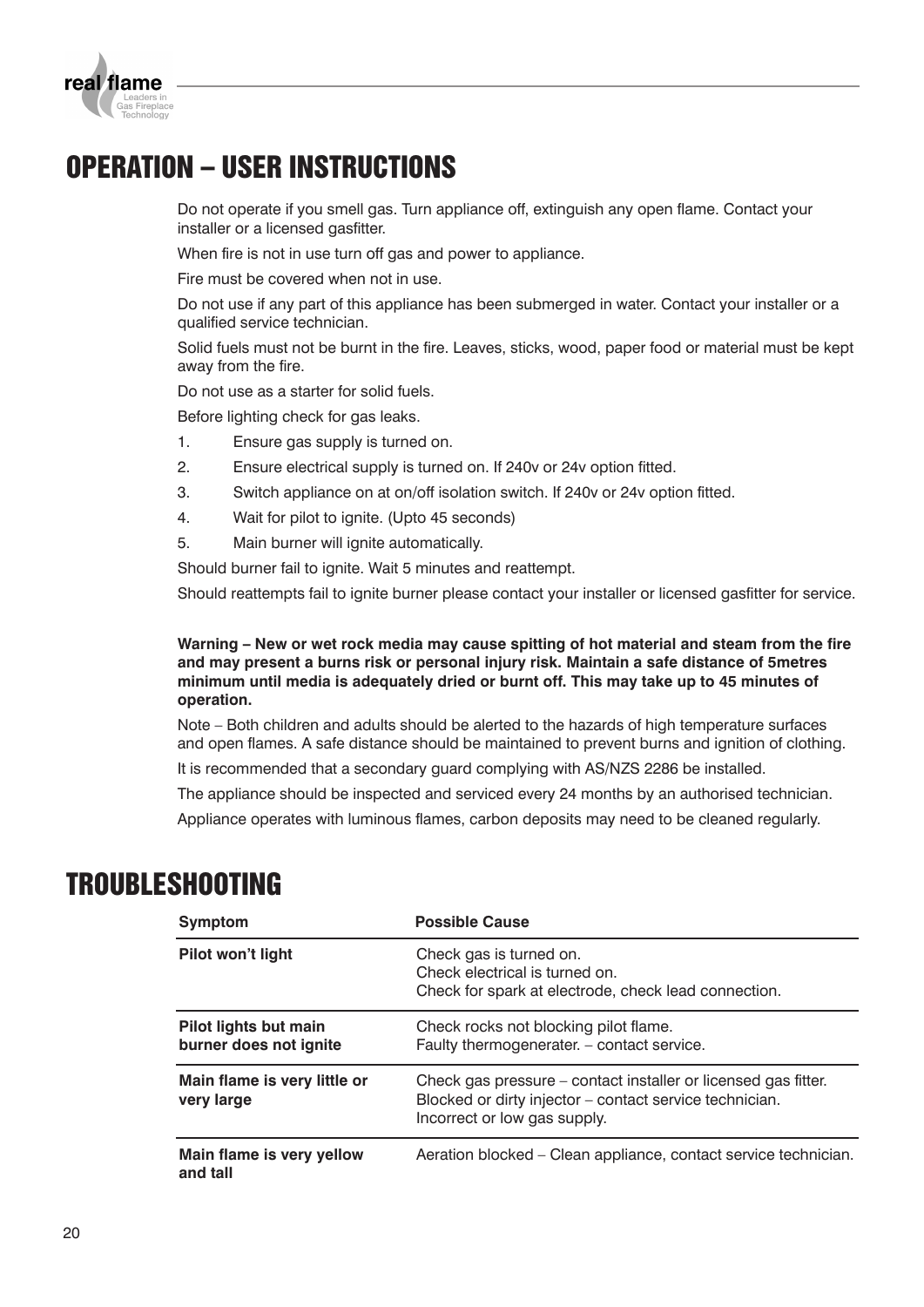

### **CONVERSION DETAILS**

#### Natural gas to propane.

- 1. Turn appliance off.
- 2. Turn gas supply off.
- 3. Disconnect gas from valve inlet connection.
- 4. Remove fire assembly from enclosure.
- 5. Unscrew pilot assembly from valve.
- 6. Remove ignition wires from pilot.
- 7. Unscrew valve assembly from burner and tray.
- 8. Unscrew and remove aeration injector fitting.
- 9. Replace aeration injector fitting with correct gas type. Ensure connections are tight with no gas leaks.
- 10. Remove pilot assembly and replace with correct gas type.
- 11. Reattach valve assembly. Ensure connections are tight with no gas leaks.
- 12. Reattach pilot assembly tubes and wires.
- 13. Remove Natural gas regulator spring from valve.
- 14. Replace regulator spring with correct gas type spring.
- 15. Refit assembly to enclosure.
- 16. Connect gas to inlet connection.
- 17. Check for gas leaks.
- 18. Fill tray with rock media.
- 19. Start appliance and adjust burner pressure to correct pressure.
- 20. Remove manometer and tighten gas test point.
- 21. Check for gas leaks.
- 22. Turn appliance off.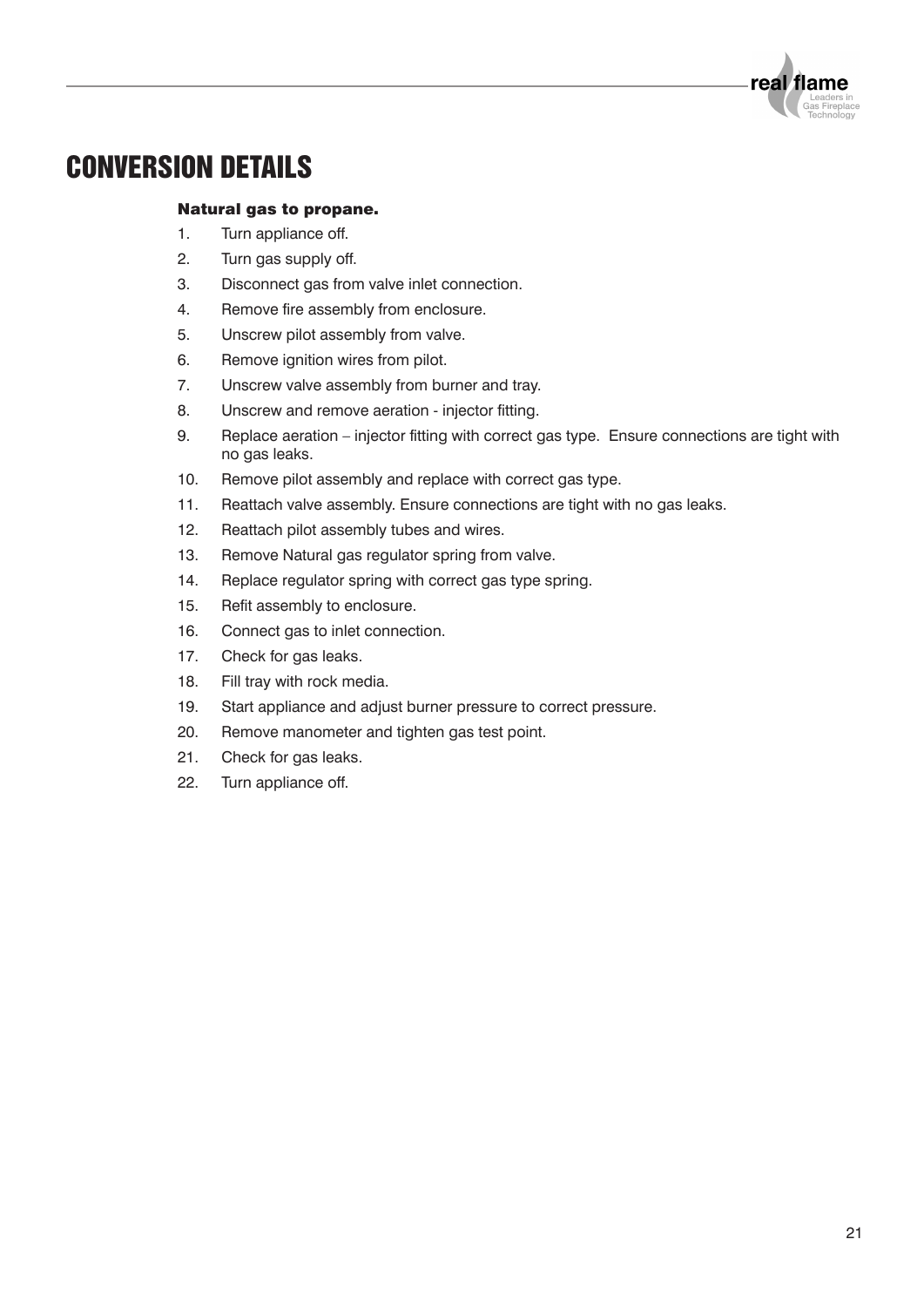

# **PARTS LIST**

|   | Valve                          |
|---|--------------------------------|
| 2 | SIT Pilot assembly Natural gas |
|   | SIT Pilot assembly Propane     |
| 3 | Injector Natural gas           |
|   | Injector ULPG                  |
|   | Gas controller CNE CCA-0835    |





3